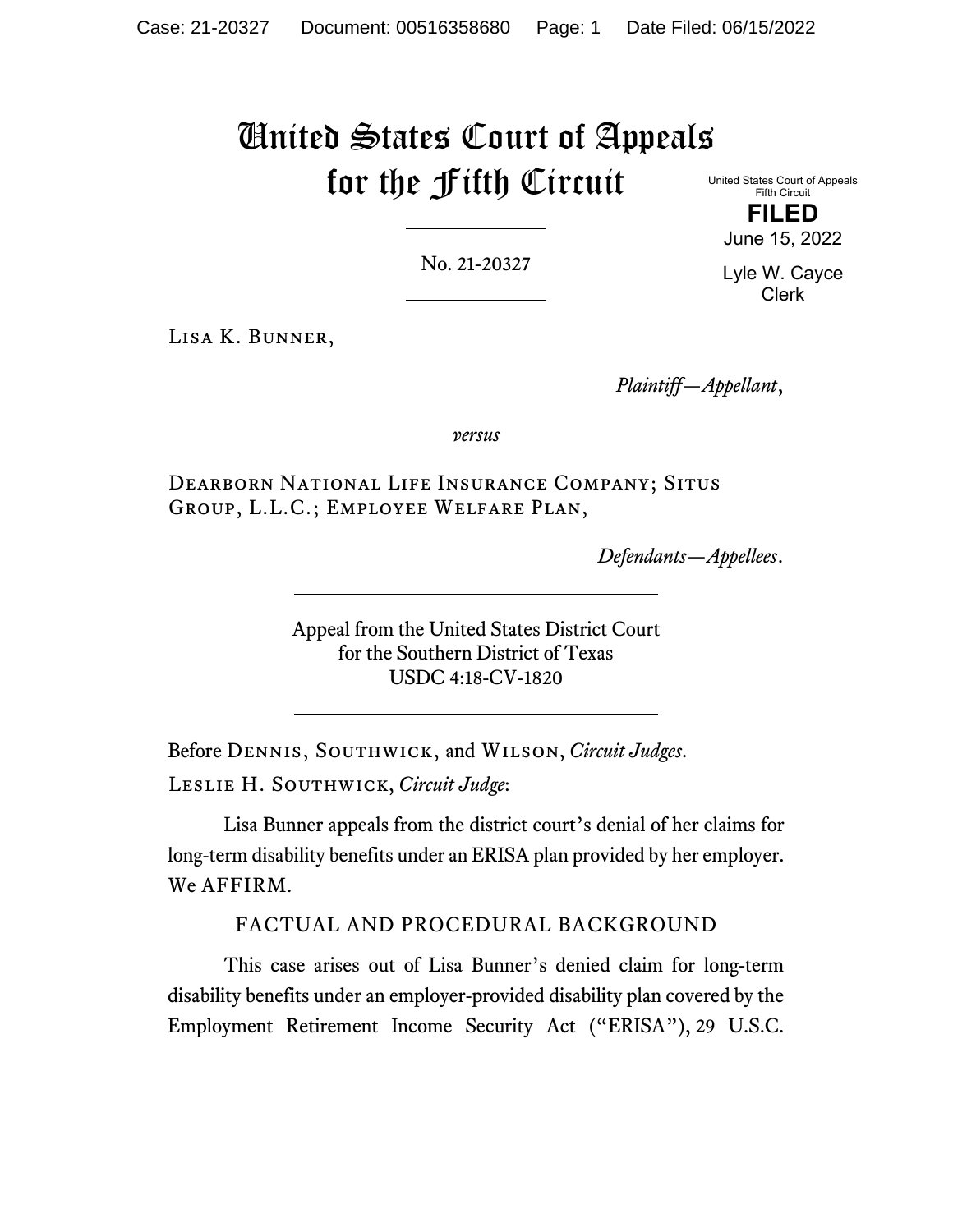§§ 1001–1461. The claim was denied because of the application of a preexisting condition exclusion in the insurance contract. In August of 2015, Bunner discovered that she had a brain tumor. At the time, she suffered from numbness, tingling, and pain. She had the tumor removed in September 2015, and her symptoms desisted. Still, she was advised that radiation and chemotherapy would mitigate the risk of a recurrence. She received a form of radiation therapy as well as chemotherapy. In December 2015, while the radiation treatment was ongoing, Dr. Kyle R. Noll, Ph.D. evaluated Bunner and found she suffered from "isolated impairments in verbal learning and memory and poor initial encoding of visual information." Dr. Noll evaluated Bunner again on October 5, 2016 and noted impairments in learning and memory, and noted decline in attention, working memory, and left hand dexterity. Noll noted, though, that she "reportedly compensated well and maintained adequate daily functional capacities," including at work.

On October 11, 2016, Bunner was hired by Situs Group, a commercial real estate company. She believed then that she had managed to avoid any negative side effects from the radiation treatment. Though Bunner had little trouble performing her duties when she first began working for Situs, after a few months, she struggled to complete her work on time and began to experience various cognitive impairments.

Situs maintained an ERISA employee welfare benefit plan that provided long-term disability benefits to eligible current and former employees. The plan's insurance was provided by Dearborn National Life Insurance. Shortly after beginning her employment with Situs, Bunner attended a benefits meeting led by Situs's Benefits Coordinator, Kyndria Perkins. Perkins told participants that they could receive benefits regardless of pre-existing conditions and that they would not be questioned about their pre-existing conditions when the company was determining eligibility. An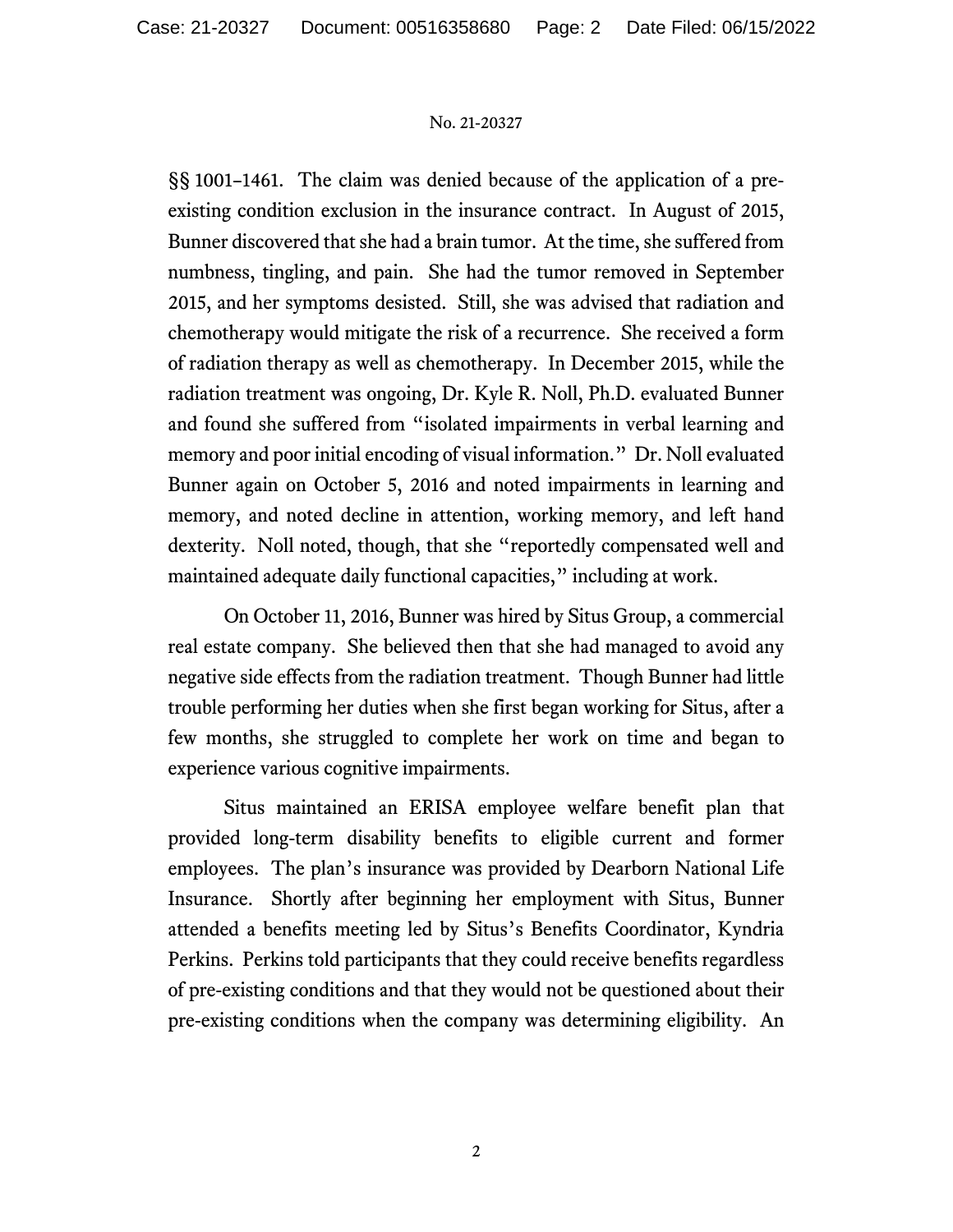unidentified Dearborn representative attended the same meeting and did not correct or otherwise qualify Perkins's representations.

Bunner decided to accept these benefits based on the meeting. To do so, she could either enroll as a new hire or wait for the Open Enrollment period. Initially, she planned to wait until the Open Enrollment because she had already purchased other medical insurance. When she reviewed the Open Enrollment form, though, she discovered language inconsistent with the representations made by Perkins. She questioned Perkins and Jolene Turner, Situs's recruiting coordinator. Both told her that if she enrolled as a new hire, she would not have to answer questions about her past medical history and would not be subject to the pre-existing condition exclusion. Consequently, Bunner enrolled as a new hire and signed up, among other things, for short-term disability ("STD") benefits. This enrollment automatically qualified Bunner for enrollment in Situs's long-term disability ("LTD") benefits plan.

Though Perkins and Turner had informed Bunner otherwise, her chosen STD plan explicitly excluded "any loss or Disability caused by, resulting from, arising out of or substantially contributed to, directly or indirectly, by . . . a Pre-existing Condition." A pre-existing condition was defined separately. The automatic LTD plan featured the same exclusion but with differently defined a pre-existing condition.

Bunner took a leave of absence effective March 10, 2017 and applied for STD benefits. She stated that her disability arose from her brain cancer and its treatment. She planned to return to work on August 28, 2017. Dearborn initially denied the claim for STD benefits, citing the exclusion in the policy. However, Situs requested that the exclusion be waived with respect to the STD benefits. Dearborn ultimately approved her STD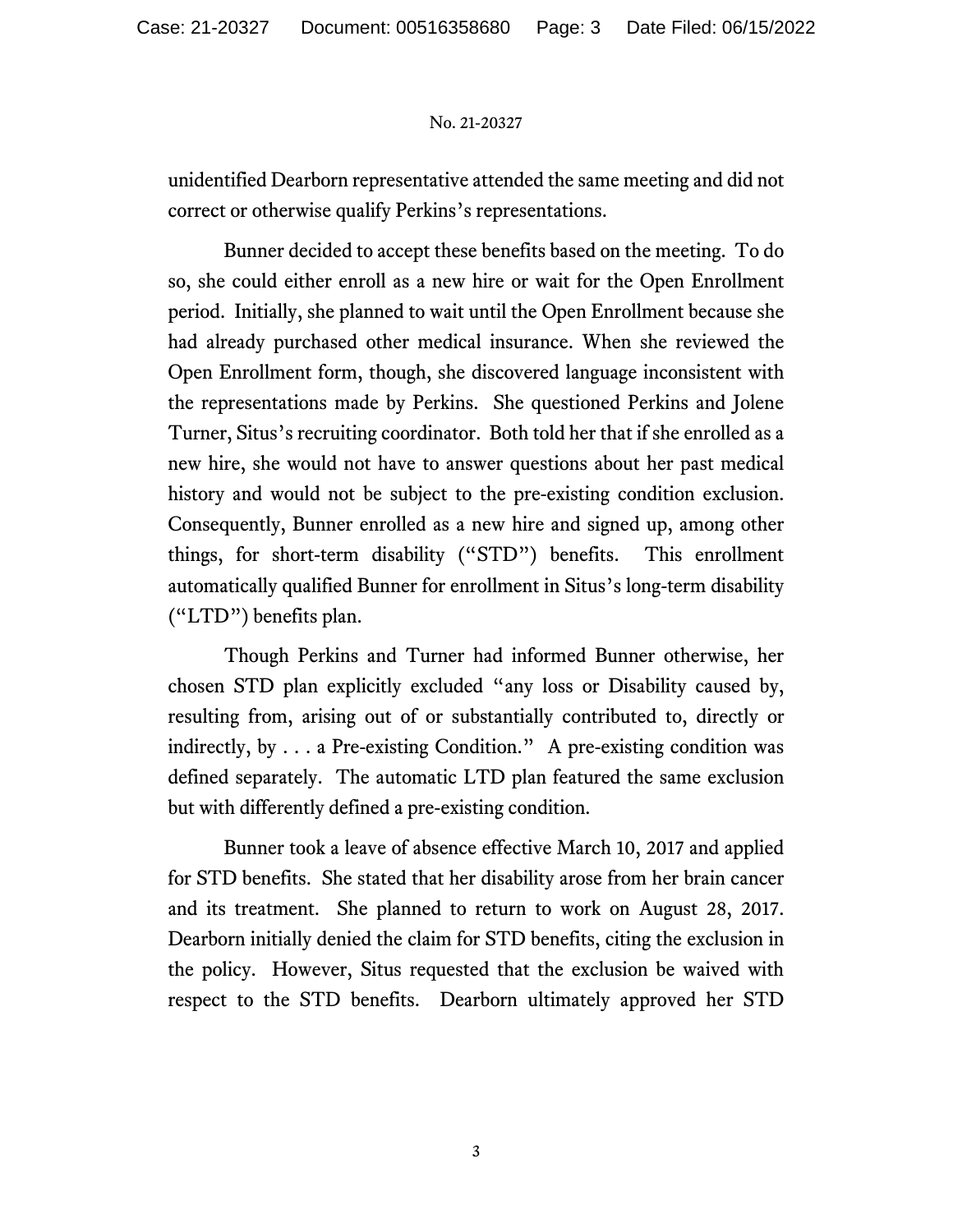benefits, and Bunner was informed that she would receive them based on an exception to the pre-existing condition exclusion.

Soon after, Bunner met with a vocational counselor and expressed that she was concerned about her STD benefits ending. Bunner told the vocational counselor later that she had spoken to "her HR" and had been informed that she was "eligible" for LTD benefits but would be released from Situs if she did not return to work when her STD benefits terminated. Bunner informed Situs soon after that she would not be returning to work. Situs extended her STD benefits for the maximum duration, referred her claim to the LTD benefits department, and terminated her employment.

A Dearborn LTD claims examiner interviewed Bunner and informed her that she might be subject to the pre-existing condition exclusion. On September 25, 2017, Bunner's claim for LTD benefits was denied. After various exchanges with Situs, Bunner requested review of the denial of her claims on March 22, 2018. That request began a 45-day period in which Dearborn needed to review her claim. She argued for the first time that her disability arose from "cognitive impairments" rather than the treatment for her brain tumor. She also wrote a letter to Dearborn explaining the representations made to her at the benefits conference.

On May 1, 2018, Dearborn sent Bunner a letter informing her it had requested more medical records. It was extending its deadline by 45 days because it had not received and reviewed all of Bunner's medical records. Dearborn requested more medical records from Bunner twice more, but before its deadline and prior to any determination, Bunner filed suit against Dearborn and Situs on June 2, 2018, asserting, among other things, claims under Section 502(a)(1)(B) and Section 502(a)(3) of ERISA. *See* 29 U.S.C. § 1132(a)(1)(B), (3). Dearborn continued to request materials from Bunner and eventually denied her claim outright on August 14, 2018.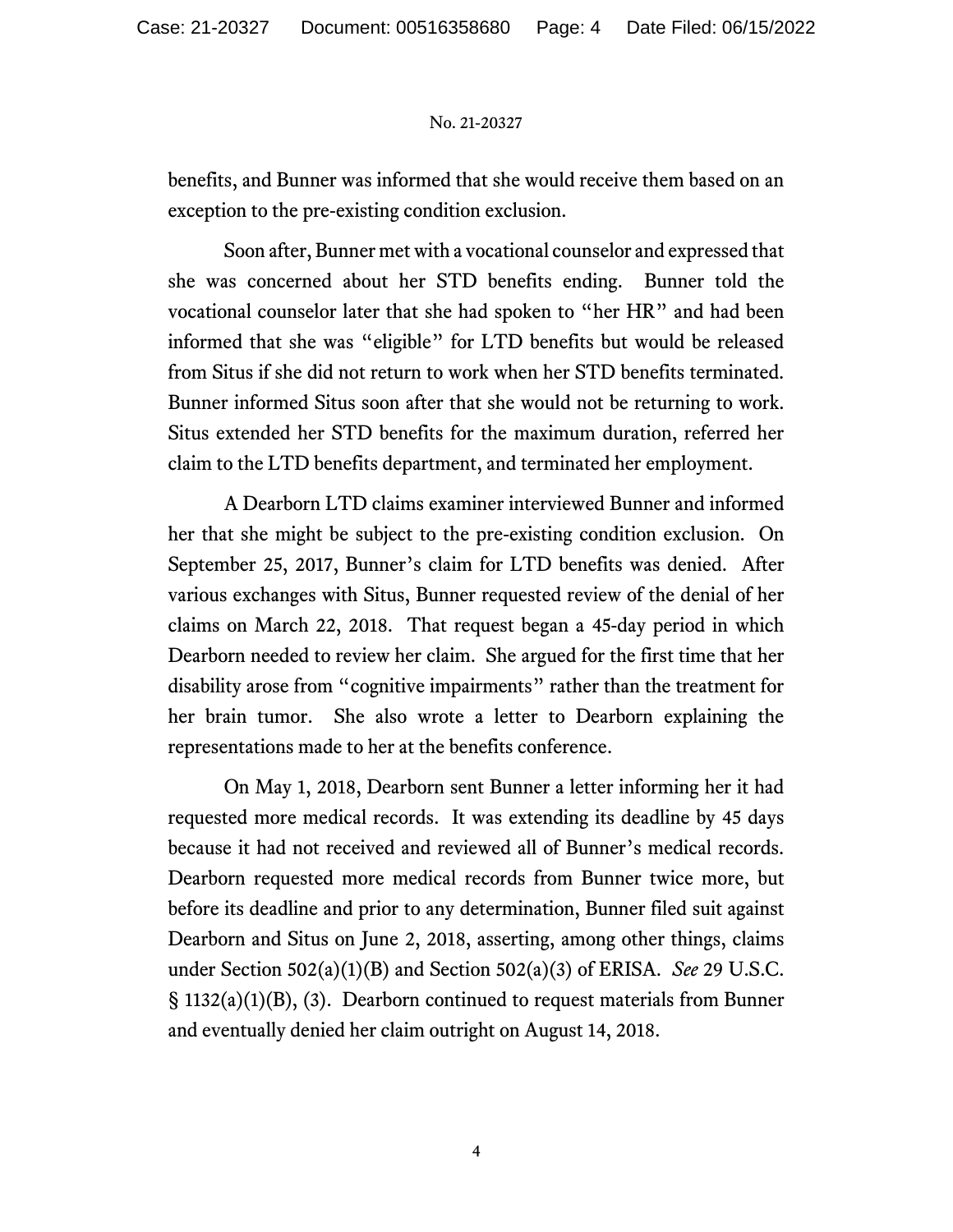As to Bunner's suit, a magistrate judge determined that the case was prematurely filed. Still, because Bunner had not participated in the administrative review after she filed suit, the court suggested a remand so that both sides could more fully develop the record. Bunner objected, but the case was sent back to Dearborn and the litigation was stayed. On July 16, 2019, after review of Dr. Noll's October 5, 2016 evaluation, Dearborn again denied Bunner's claim. On September 4, 2019, the magistrate judge ordered Dearborn to consider new materials from Bunner. On October 4, 2019, Dearborn denied Bunner's claim once more, and on October 28, 2019, the magistrate judge lifted the stay.

Dearborn and Situs moved for summary judgment and Bunner moved for judgment. The magistrate judge considered the motions together, partly granting and partly denying Dearborn's motion and denying Bunner's motion. The district court adopted the magistrate judge's findings and conclusions, then held the equivalent of a bench trial on the lone remaining issue of ERISA estoppel. The district court determined that Bunner had not proven all the elements of an estoppel claim, denied her motion for judgment and the defendants' motion for attorneys' fees, and entered a final judgment dismissing the case with prejudice. Bunner timely appealed.

# DISCUSSION

Bunner raises at least eight points of error on appeal. We combine some of them in our discussion that follows.

## *A. Determinations about the administrative record*

Employee benefit plans are required to "provide adequate notice in writing" to beneficiaries whose claims have been denied and must "afford a reasonable opportunity" for a "full and fair review" of the denial. 29 U.S.C. § 1133. If a claimant requests the review, a plan administrator must provide a determination "not later than 60 days after receipt of the claimant's request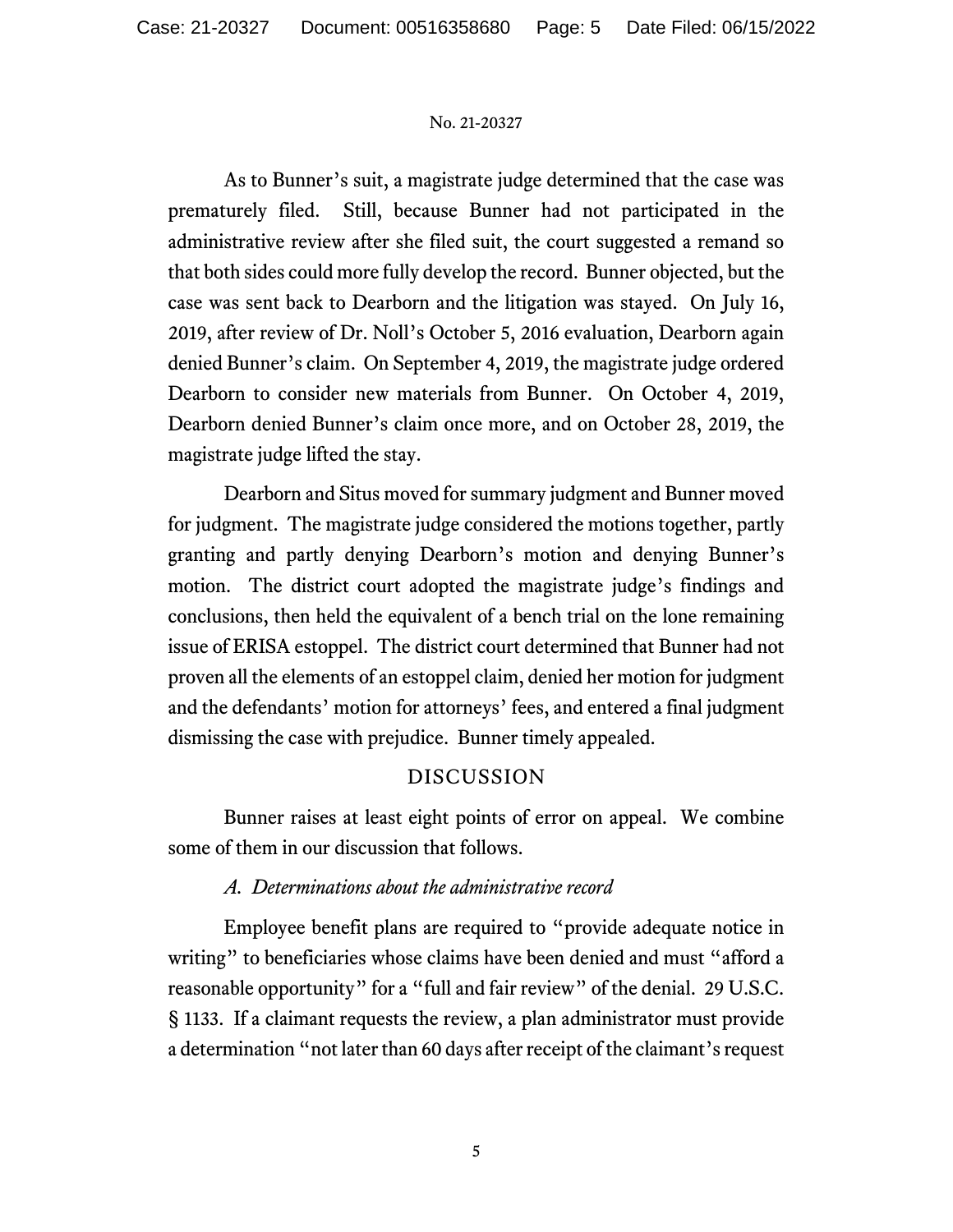for review," unless "special circumstances" exist and require an extension, which is not to exceed an additional 60 days. 29 C.F.R.  $\S$  2560.503-1(i)(1)(i). In the disability context, the limit for an extension to issue a determination is 45 days. *Id.* at § 2560.503-1(i)(3)(i).

Bunner argues that the district court erred by allowing Dearborn more time to review Bunner's medical records and by closing the administrative record on a date beyond the statutorily mandated deadline. Dearborn responds that the plan administrator is vested with discretion to extend the initial deadline by 45 days, and that the extension beyond that extra 45 days still substantially complied with ERISA and was justified because of Bunner's premature filing of suit.

A plan administrator must substantially comply with ERISA procedures. *See Robinson v. Aetna Life Ins. Co.*, 443 F.3d 389, 392 (5th Cir. 2006). Technical non-compliance is excused if the purposes of Section 1133 are fulfilled. *See id.* Those purposes include promoting resolution of the dispute at the administrative level and facilitating a meaningful dialogue between the plan administrator and the beneficiary. *See Wade v. Hewlett-Packard Dev. Co. LP Short Term Disability Plan*, 493 F.3d 533, 540 (5th Cir. 2007), *abrogated on other grounds by Hardt v. Reliance Standard Life Ins. Co.*, 560 U.S. 242 (2010).

We agree with the district court that Dearborn substantially complied with ERISA procedures and was entitled to extend the deadline to respond to Bunner's claim. Dearborn's May 1, 2018 letter notified Bunner of Dearborn's need for more time to review unreceived medical records to inform its decision about her claim. We discover no error in the magistrate judge's decision to toll the deadline when Bunner prematurely filed suit against Dearborn and Situs. The magistrate judge was working with a selfdescribed "messy administrative record" due to the conduct of the parties,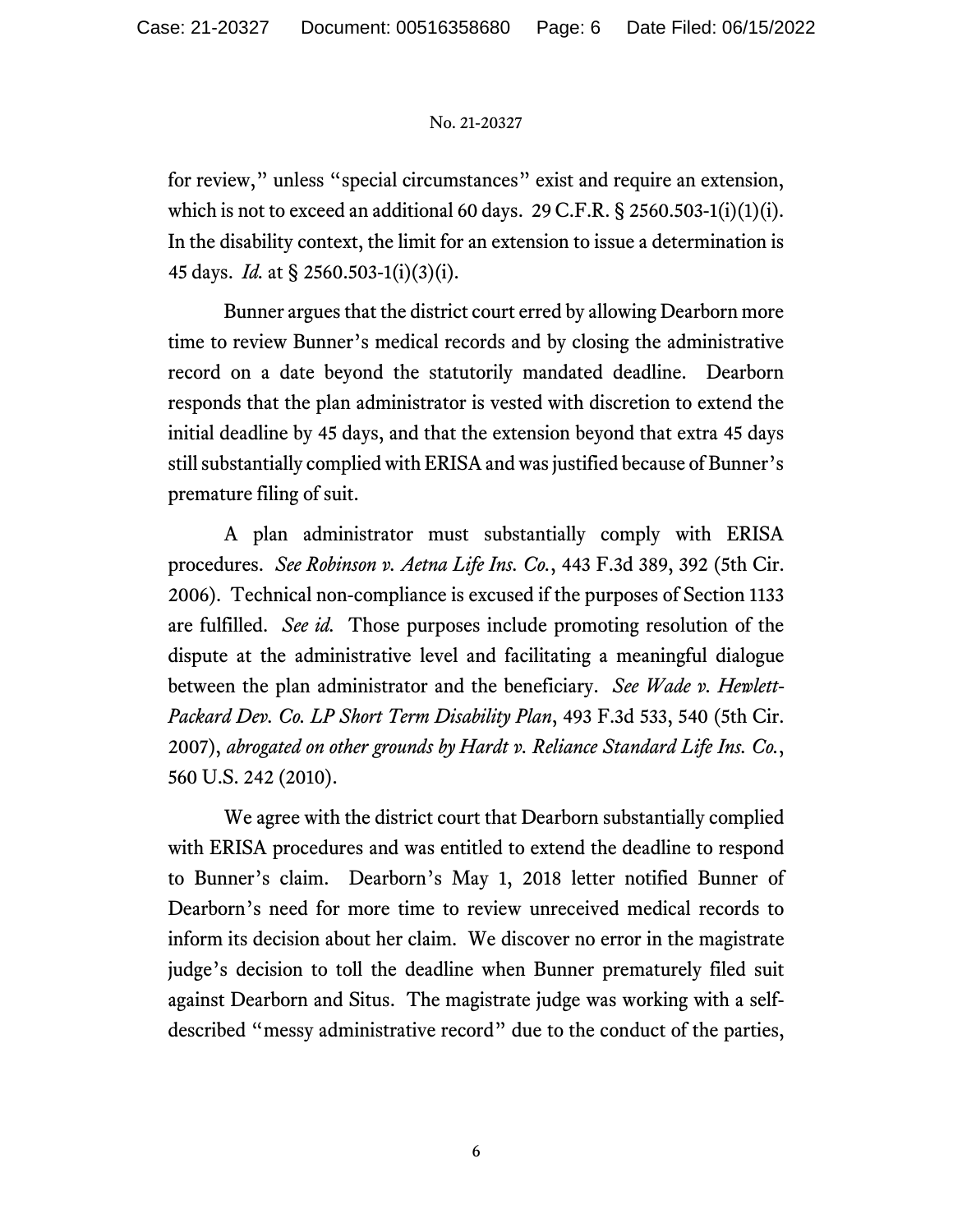and Dearborn was faced with continuing its administrative review as well as defending the premature suit brought by Bunner.

The court's decisions regarding the administrative record were consistent with ERISA's goal of encouraging the resolution of disputes at the administrative level and gave both sides the opportunity to supplement the record for fairer and fuller review by the plan administrator. Consequently, we also reject Bunner's argument that the district court improperly relied on portions of the administrative record developed after her proposed closure of the record.

## *B. Summary judgment on Section 502(a)(1)(B) claims*

Bunner next argues that the district court erred by granting summary judgment to the Defendants on Bunner's claims under Section 502(a)(1)(B). She argues that the district court erred by applying the pre-existing condition exclusion and not determining that her disability resulted from visuoconstruction and visuomotor integration deficits rather than from her preexisting condition, namely the removal of the brain tumor and the subsequent complications from radiation. She further argues that the district court improperly rejected her argument that Dearborn and Situs waived their right to rely on the pre-existing benefit exclusion,

"We review a district court's grant of summary judgment in ERISA cases *de novo*, applying the same standards as the district court." *Dialysis Newco, Inc. v. Cmty. Health Sys. Grp. Health Plan*, 938 F.3d 246, 250 (5th Cir. 2019). Summary judgment is merited when "the movant shows that there is no genuine dispute as to any material fact and the movant is entitled to judgment as a matter of law." FED. R. CIV. P.  $56(a)$ .

We interpret the language of an ERISA plan in accordance with the federal common law, giving the language of the contract its "ordinary and generally accepted meaning." *See Green v. Life Ins. Co. of N. Am.*, 754 F.3d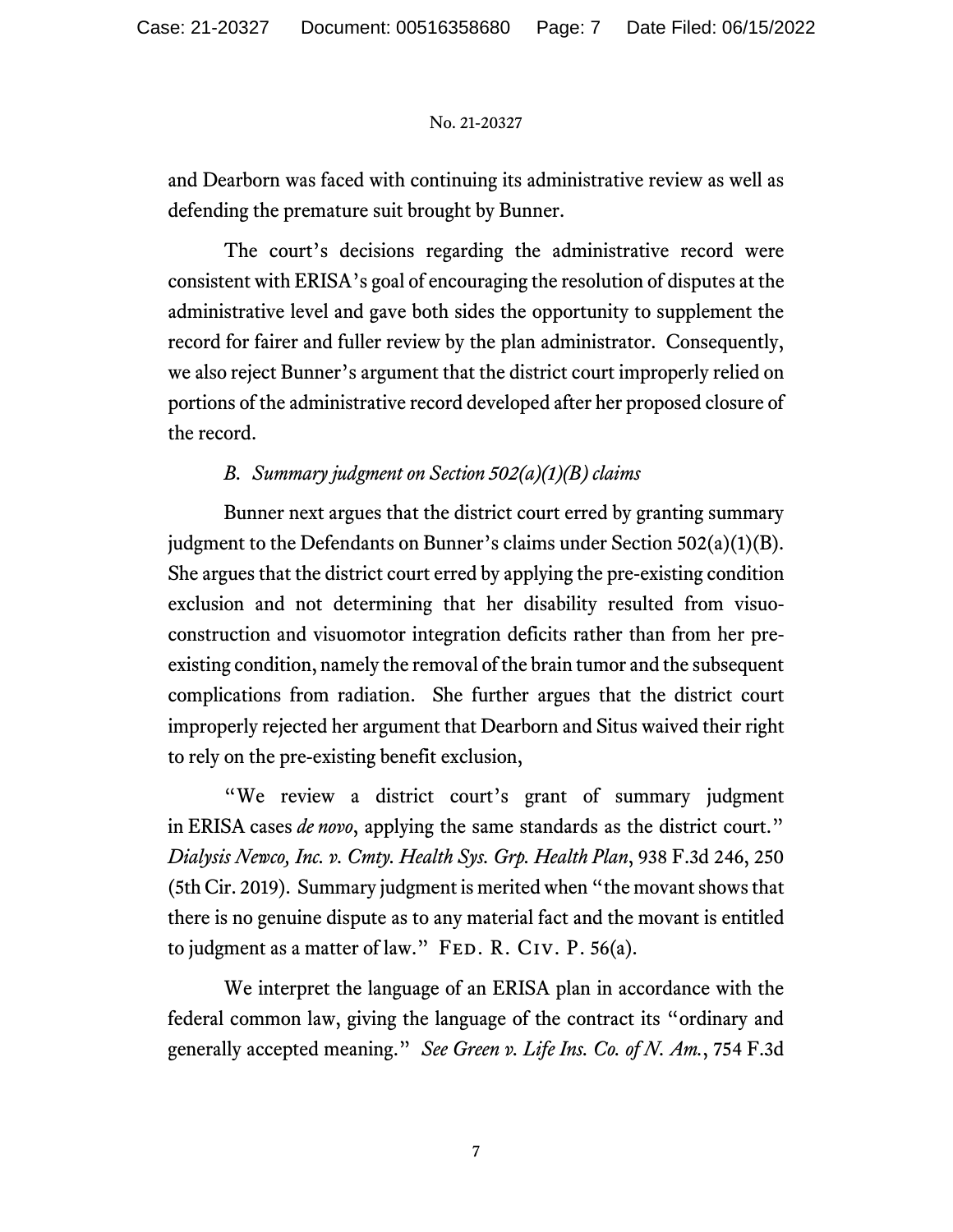324, 331 (5th Cir. 2014) (quotation marks and citation omitted). Only if the meaning is sufficiently ambiguous after applying the traditional rules of contract interpretation do we construe the language strictly in favor of the insured. *Wegner v. Standard Ins. Co.*, 129 F.3d 814, 818 (5th Cir. 1997).

The relevant plan unambiguously excluded coverage for "any loss or Disability caused by, resulting from, arising out of or substantially contributed to, directly or indirectly, by . . . a Pre-existing Condition." A preexisting condition was defined, for purposes of LTD benefits, as one that

was caused by, or results from a Sickness or Injury for which You received medical treatment, or advice was rendered, prescribed or recommended whether or not the Sickness was diagnosed at all or was misdiagnosed within 3 months prior to Your effective date; and . . . results in a Disability which begins in the first 12 months after Your effective date.

We agree with the district court that this exclusion bars Bunner's claim for benefits. First, Bunner's claim for disability arose on March 6, 2017, a date well within 12 months of her start date of October 11, 2016. Second, it is apparent from the record that Dr. Noll's October 5, 2016 treatment and evaluation of Bunner, rendered just weeks before her start date, revealed the very cognitive decline that continued its advance and further disabled her some months later. To accept Bunner's argument that her disability resulted from visuo-construction and visuomotor integration deficits rather than from the cumulative cognitive decline identified by Dr. Noll would require us to find, as the district court noted, that two separate events of cognitive decline occurred. This record does not support such a possibility.

Bunner argues alternatively that the defendants waived the preexisting condition exclusion with respect to LTD benefits. "Waiver is the voluntary or intentional relinquishment of a known right." *Pitts By &*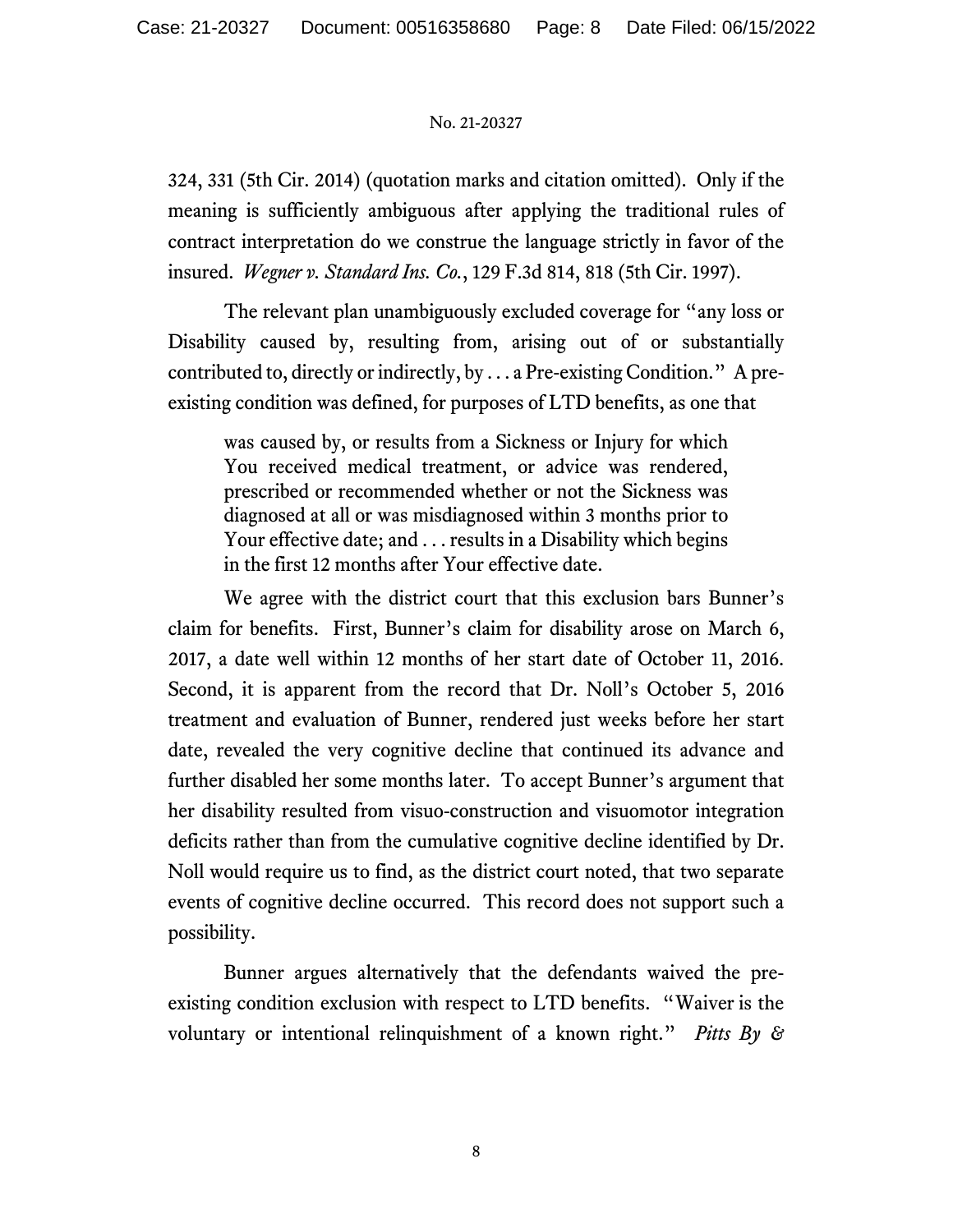*Through Pitts v. Am. Sec. Life Ins. Co.*, 931 F.2d 351, 357 (5th Cir. 1991) (emphasis removed). Unlike its close cousin estoppel, "*waiver* describes the act, or the consequences of the act, of one party only." *Id.* Our inquiry here, then, is focused on the defendants' acts.

There is no question that the defendants waived their right to assert the pre-existing condition exclusion as a defense to Bunner's claim for the initial, shorter term benefits. Indeed, Bunner received those benefits for their maximum duration. That waiver does not compel the conclusion that the defendants, based upon conversations about STD benefits, also intended to waive their right to enforce the exclusion when it came to Bunner's application for LTD benefits. The content of those conversations, exhaustively canvassed by the district court, almost solely concerned STD benefits. Any reference to LTD benefits in those communications indicated that the defendants were referring Bunner's claim to the LTD department for consideration, not that they were waiving their right to enforce the exclusion. Moreover, as the magistrate judge noted, the defendants were operating under the impression that Bunner was returning to work when her STD benefits ran out. The defendants did not waive their right to enforce the pre-existing condition exclusion as to the LTD benefits based on these conversations.

We are also unpersuaded by Bunner's attempt to expand the scope of our waiver analysis to include the defendants' statements made before Bunner signed up or made a claim for benefits. While the defendants may have made representations at the benefits conference that induced Bunner *to enroll in* the plan, this is not the equivalent of relinquishing a *known right* after Bunner agreed to a plan and then brought a claim for benefits. This impermissibly blurs the line between estoppel and waiver. Bunner's estoppel claims will be addressed in the following section.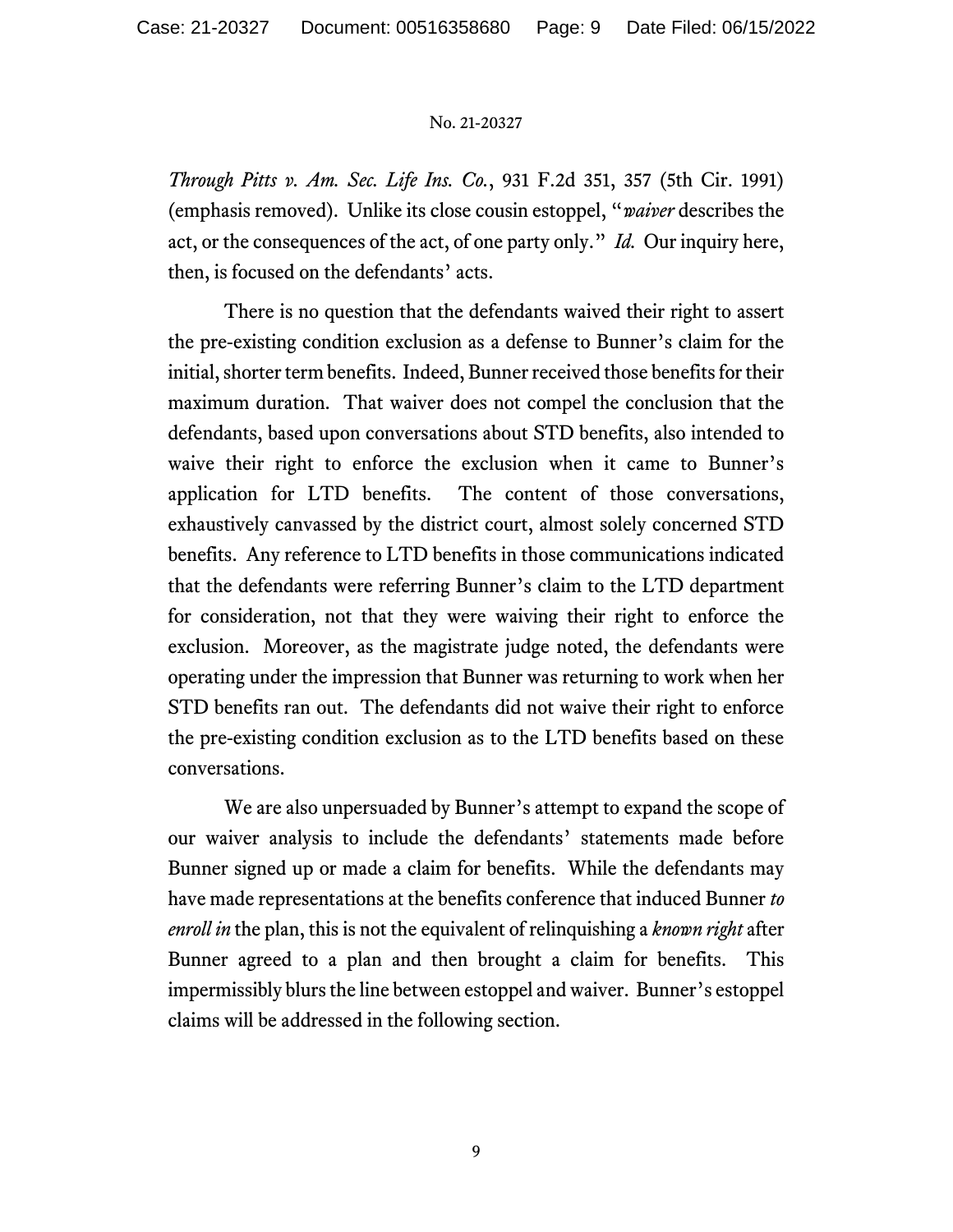## *C. ERISA Estoppel*

Bunner next argues that the district court erred by rejecting her claim for ERISA estoppel.<sup>[1](#page-9-0)</sup> She argues that the district court correctly found that the defendants made material misrepresentations upon which she reasonably and detrimentally relied but erred when it decided that she did not rely on them under extraordinary circumstances. The defendants argue, among other things, that Bunner failed to prove any of the requisite elements of ERISA estoppel and that the district court was correct only in its conclusion that Bunner failed to show extraordinary circumstances.

The district court held the equivalent of a bench trial when it considered Bunner's motion for judgment on the ERISA estoppel claim. *See North Cypress Med. Ctr. Operating Co., Ltd. v. Cigna Healthcare*, 952 F.3d 708, 712 (5th Cir. 2020), *cert. denied*, 141 S. Ct. 1053 (2021).We thus review its conclusions of law *de novo* and its findings of fact for clear error. *Id.* at 713.

ERISA estoppel is a creature of the federal common law, and we review its application using the same standards as the district court. *Mello v. Sara Lee Corp.*, 431 F.3d 440, 444 (5th Cir. 2005). To prevail on an ERISA estoppel claim, a plaintiff must demonstrate (1) a material misrepresentation, (2) upon which she "reasonably and detrimentally relied," (3) "under extraordinary circumstances." *See Talasek v. Nat'l Oilwell Varco, L.P.*, 16 F.4th 164, 168 (5th Cir. 2021). Because of the dearth of ERISA estoppel cases in this circuit, "we have often looked to our sister circuits for help in resolving these claims." *Id.* 

<span id="page-9-0"></span><sup>&</sup>lt;sup>1</sup> Bunner also advances a claim of "quasi-estoppel" but admits that this circuit has never adopted that remedy in the ERISA context.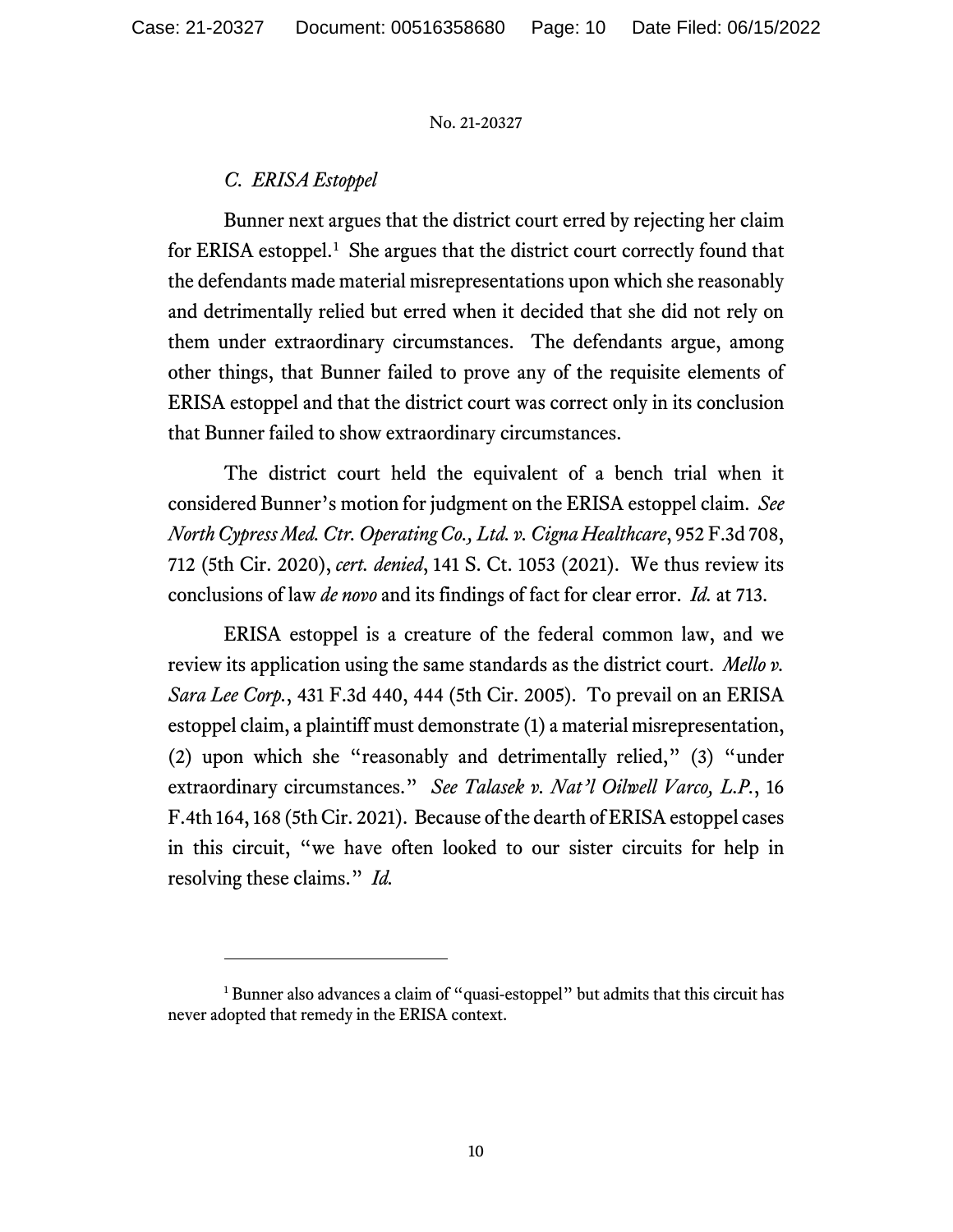The district court concluded that while the first two elements were met based on the defendants' pre-enrollment misrepresentations, the third was not.<sup>2</sup> Because we agree that extraordinary circumstances were not shown, we do not quarrel with the court's first two conclusions and assume them *arguendo*.

This circuit has considered persuasive the Third Circuit's definition of "extraordinary circumstances." *See High v. E-Sys. Inc.*, 459 F.3d 573, 580 n.3 (5th Cir. 2006) (citing *Curcio v. John Hancock Mut. Life Ins. Co.*, 33 F.3d 226 (3d Cir. 1994)). We examine that caselaw closely.

A panel of this court has aptly summarized that the Third Circuit requires circumstances in which there is "bad faith, fraud, or concealment, as well as possibly when a plaintiff repeatedly and diligently inquired about benefits and was repeatedly misled or when misrepresentations were made to an especially vulnerable plaintiff." *Cell Sci. Sys. Corp. v. La. Health Serv.*, 804 F. App'x 260, 266 (5th Cir. 2020) (quotation marks and citation omitted).

Bunner argues that she satisfies each of these categories of extraordinary circumstances. First, she states that she "repeatedly and diligently inquired about benefits" and the defendants failed to correct alleged misrepresentations. One Third Circuit opinion held that

<span id="page-10-0"></span><sup>&</sup>lt;sup>2</sup> The district court exhaustively analyzed the communications between Bunner and the defendants *after* she had enrolled in the plan and concluded that the substance of those communications could not be considered material misrepresentations with respect to Bunner's claim for LTD benefits. At best, the communications show that (1) Dearborn waived the pre-existing condition exclusion for STD benefits after repeated conversations about those specific benefits and (2) that any claim for LTD benefits had to and would be processed separately. They lack the false or misleading qualities boasted by the original misrepresentations at the benefits conference or in the differing enrollment forms and cannot form the basis of an estoppel claim.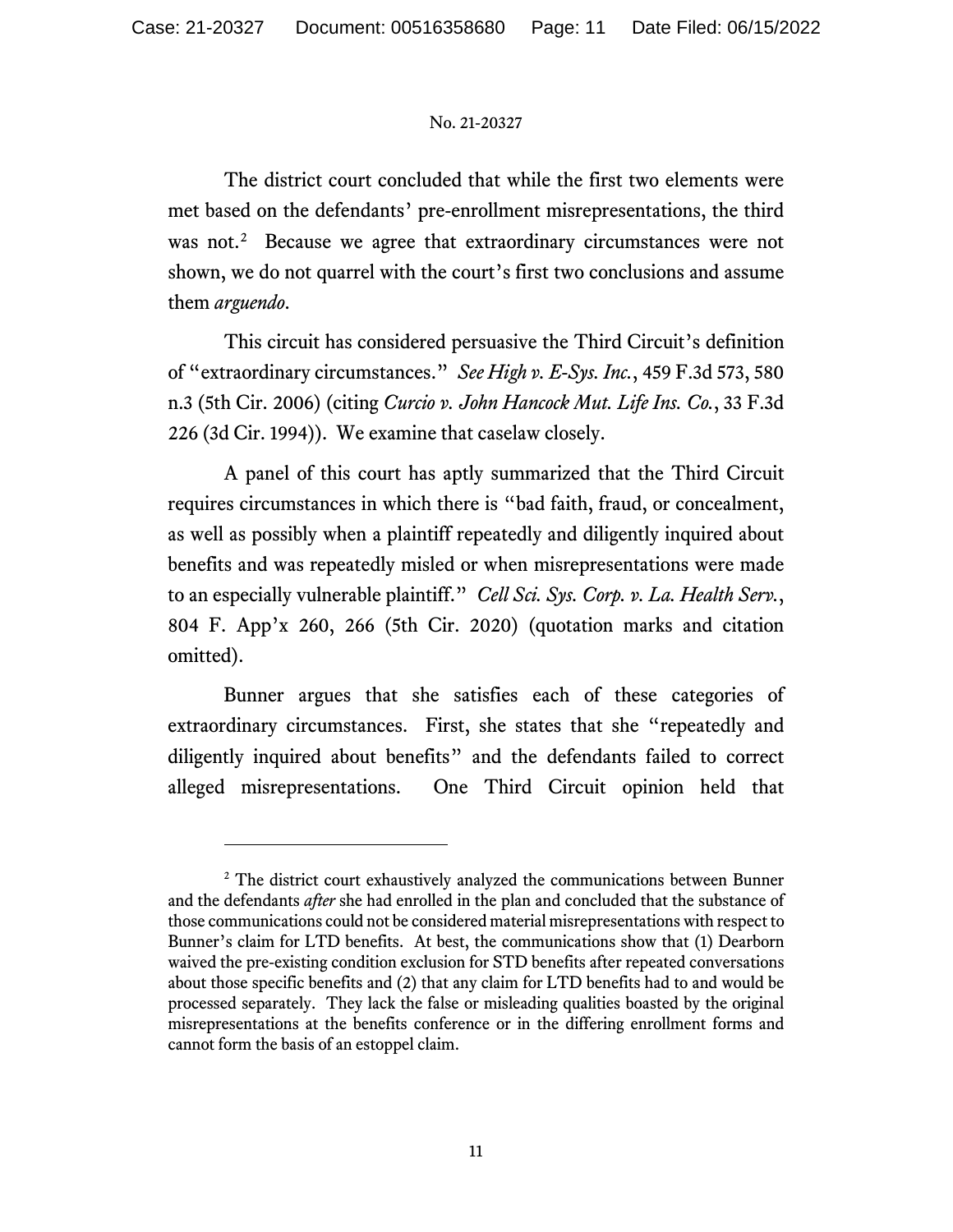"affirmative misrepresentations . . . over an extended period of time" constitute extraordinary circumstances. *Pell v. E.I. DuPont de Nemours & Co. Inc.*, 539 F.3d 292, 304 (3d Cir. 2008). Other Third Circuit opinions conclude that the misrepresentations must be more than a few isolated falsities; there must be a "network of misrepresentations that arises over an extended course of dealing between parties." *Kurz v. Philadelphia Elec. Co.*, 96 F.3d 1544, 1553 (3d Cir. 1996) ("*Kurz II*"). We review some of the other opinions.

In one case, the plaintiff attended multiple seminars and "repeatedly contacted Plan representatives to inquire about coverage." *Smith v. Hartford Ins. Grp.*, 6 F.3d 131, 134 (3d Cir. 1993). He was told before and after the seminars that his wife's nursing care would be covered under a particular plan. *Id.* After no coverage was provided, he began calling the defendants and was told "[e]ach time . . . not to worry" and that the failure to pay was due to "administrative delays." *Id.* He also called the insurer's claim processors and was "assured . . . his wife's bills would be paid" and that any delays were merely due to a delay in obtaining his wife's medical records and the transition between two insurance plans. *Id.* The Third Circuit concluded that these events could constitute extraordinary circumstances. *Id.* at 142.

In another case, the plaintiff was "assured" by his manager and supervisor that his time spent working for another company, beginning on February 10, 1971, would be counted towards his pension. *Pell*, 539 F.3d at 298. He also received written assurances that this was the case. *Id.* When years later he received a communication indicating his time was not fully counted, he contacted the company's retirement counselor and was again assured that all his time would be counted, beginning on February 10, 1971, for purposes of his pension. *Id.* at 299. He made numerous inquiries and received several benefits estimates over ten more years, each time receiving assurances that his time would be counted beginning on February 10, 1971.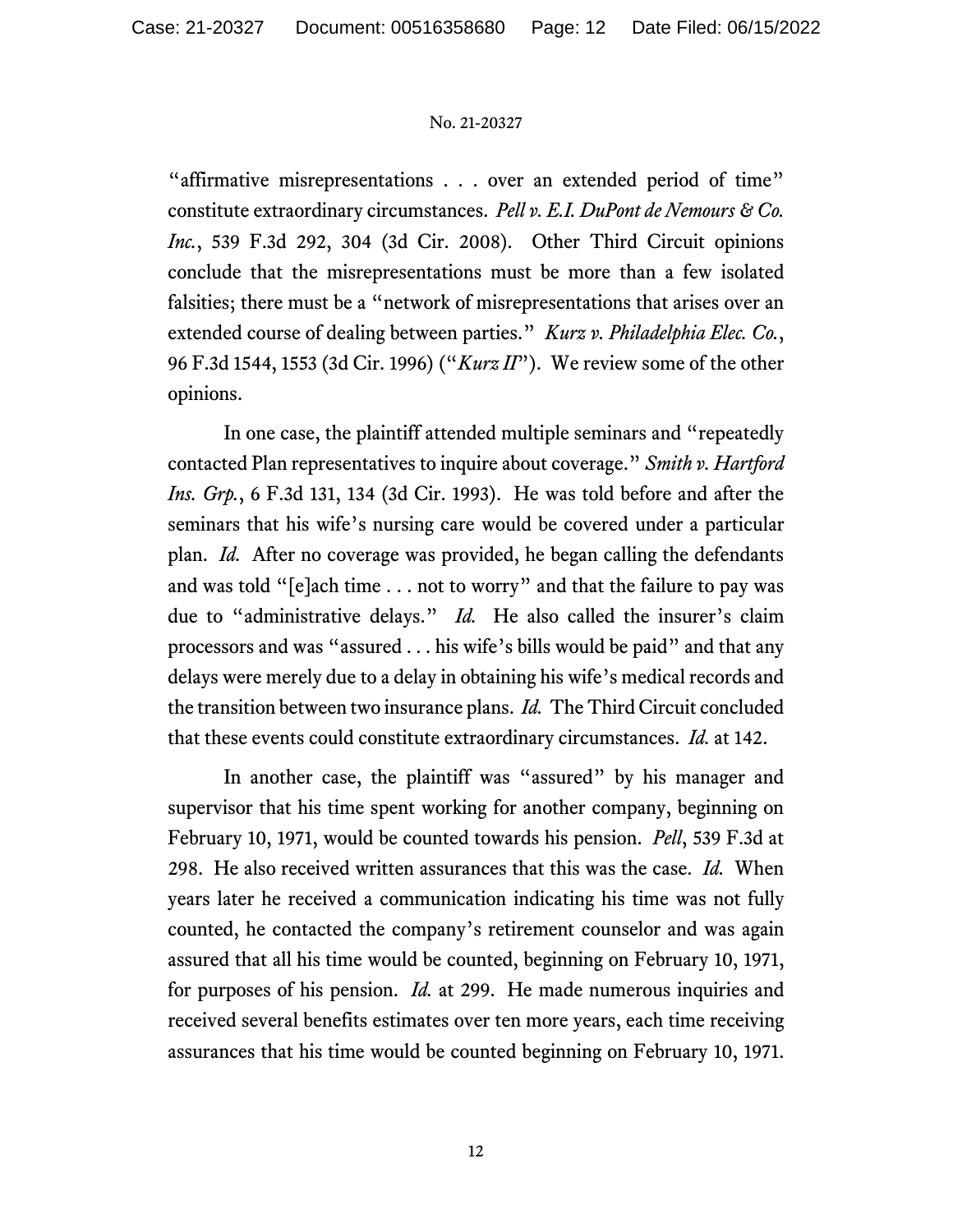*Id.* When it was not counted properly, the plaintiff sued. *Id.* The court held that the defendant's "repeated affirmative misrepresentations, combined with Pell's diligence" amounted to extraordinary circumstances. *Id.* at 304– 05.

In yet another case, a group of plaintiffs were told in meetings with retirement benefits counselors that no change was forthcoming to their company's retirement plan when in fact the company was considering increasing the pension for "employees with over 40 years of service who retired at age 65." *Kurz v. Philadelphia Elec. Co.*, 994 F.2d 136, 138 (3d Cir. 1993) ("*Kurz I*"). When some of those employees retired, they were not retroactively eligible for the increased pension and sued, claiming detrimental reliance on the misrepresentations at the benefits meetings. *See id.* Though the misrepresentations might be considered material, the Third Circuit rejected the plaintiffs' argument because there was "no conduct suggesting that [the employer] sought to profit at the expense of its employees, no showing of repeated misrepresentations over time, [and] no suggestion that plaintiffs [were] particularly vulnerable." *Kurz II*, 96 F.3d at 1553.

We are convinced that this case is more similar to *Kurz II* than it is to *Smith* or *Pell*. The actionable misrepresentations here occurred in a single month and were made by two individuals. None of the later conversations Bunner had with the defendants' representatives featured "affirmative misrepresentations" that Bunner would be covered for LTD benefits. The initial denial of STD benefits, coupled with approval due to an "exception" and subsequent conversations suggesting that LTD benefits were handled by another department, do not approach the consistent, affirmative misrepresentations that coverage was forthcoming held to be extraordinary circumstances in the aforementioned caselaw. The district court did not err in rejecting the argument based on repeated misrepresentations.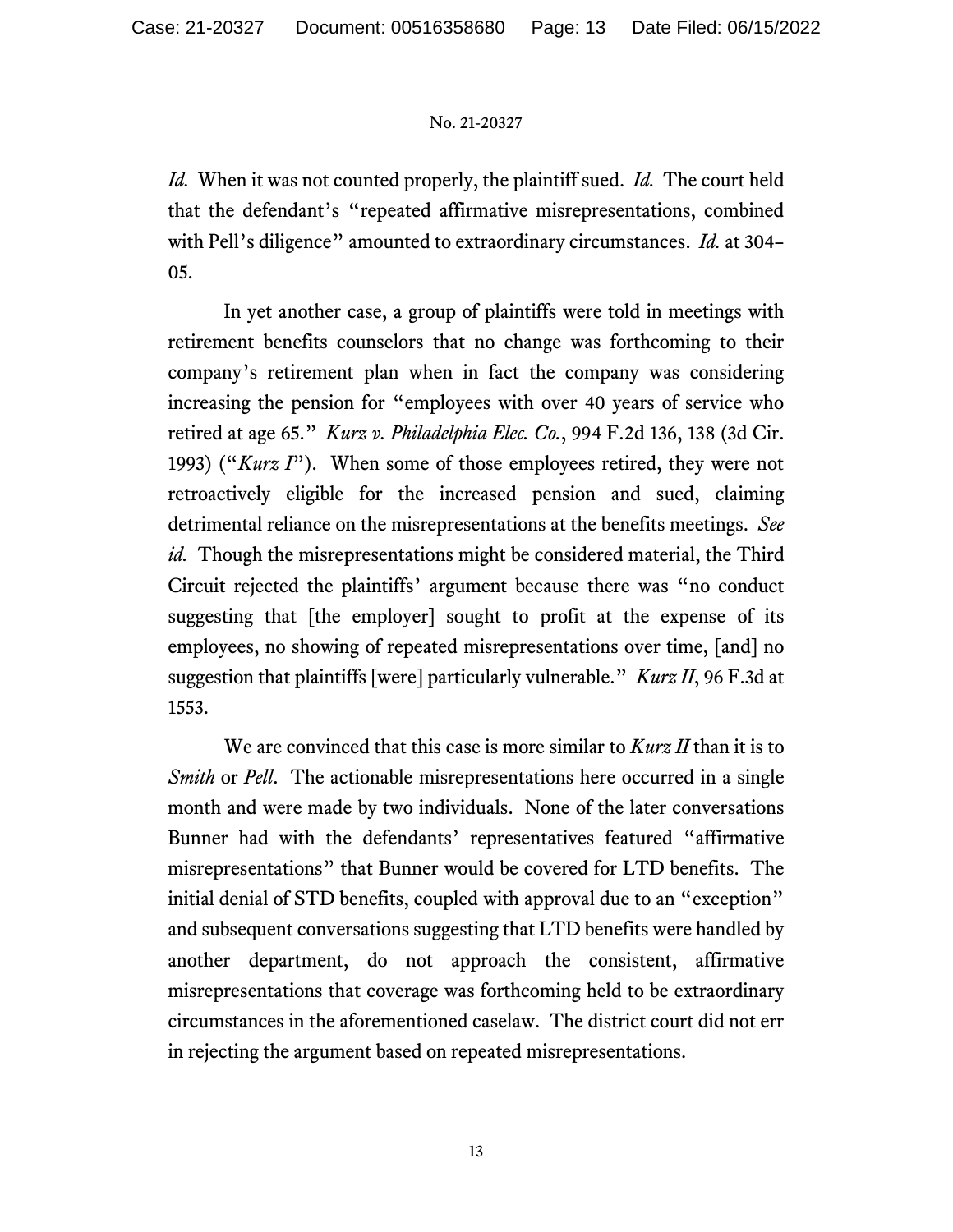Bunner also argues that extraordinary circumstances are present because she was especially vulnerable due to her brain tumor and because she was unmarried and childless. She argues that the district court erred by measuring her disability when the misrepresentations were made rather than throughout the claims process. The Third Circuit law on a claimant's vulnerabilities was reasonably summarized as applying "only in instances of imminent and life threatening health emergencies to the plaintiff himself or to his family members." *Araujo v. Kraft Foods Glob., Inc.*, 387 F. App'x 212, 216 (3d Cir. 2010). It is undisputed that Bunner had recently undergone treatment for her brain tumor and had been evaluated in the same month that she began work for Situs. However, she asserted at the time that she did not think she had suffered any debilitating effects from the treatment and had no difficulty performing her duties for Situs. We cannot say that when she relied on Dearborn's representations that she was vulnerable in the way contemplated by the law.

We are not persuaded to the contrary by Bunner's reliance on *Curcio*, 33 F.3d at 238. There, the Third Circuit found extraordinary circumstances when the hospital employing a doctor misrepresented the amount of life insurance and supplemental accidental death and dismemberment ("AD & D") insurance available to its employees. *Id.* When the doctor was killed in an accident, the insurance company initially represented that full supplemental AD & D insurance was due to the decedent's wife. *Id.* The hospital confirmed and reassured the wife of this fact, but the insurance company later retracted its representation. *Id.* The hospital continued to support the wife's position, encouraging her to sue, offering her free legal services, and continuing to urge the insurance company to pay the supplemental insurance. *See id.* At some point, the hospital changed its stance and argued that the widow was due no supplemental insurance. *Id.*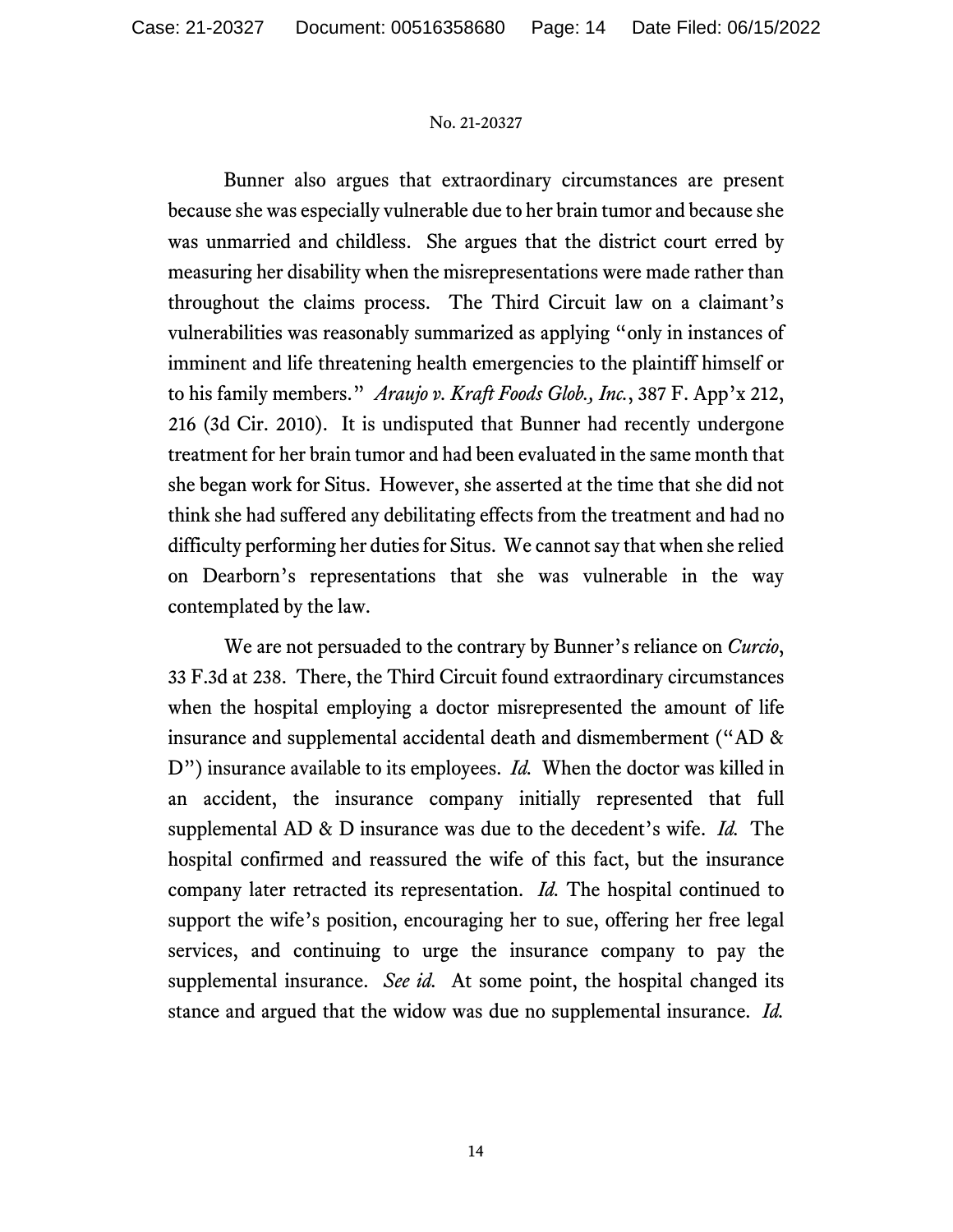Reviewing this "roller coaster," the Third Circuit concluded that the events were "demonstrative of extraordinary circumstances." *Id.* 

The same cannot be said of the events in this case. *Curcio* bears little resemblance to Bunner's circumstances. As we have discussed, the conversations Bunner had with the defendants after the initial misrepresentations were made simply do not amount to the repeated affirmative misrepresentations, sufficient in other cases, to establish that she would be entitled to the LTD benefits.

Bunner finally argues that extraordinary circumstances are present because the defendants' conduct amounts to bad faith. She reasserts a number of acts by the defendants during the claims process that we have already held to be substantially compliant with ERISA procedures and those acts will be disregarded. To support a finding of bad faith for the litany of other acts she identifies, she cites *Ackerman v. Warnaco, Inc.*, 55 F.3d 117, 124–25 (3d Cir. 1995). There, the Third Circuit concluded that "a reasonable fact finder could infer" bad faith from a company's failure to distribute a handbook, hold scheduled meetings, or otherwise notify 169 employees of a substantial change to the company's termination allowance policy. *Id.* at 119, 125.

The facts of that case do not resemble the facts here. The handful of misrepresentations at the benefits conference and on the enrollment form, followed by numerous conversations between Bunner and the defendants about the availability of STD benefits with equivocal references to Bunner's eventual application for LTD benefits, do not equate to a large company arguably concealing a change to its entire employee termination policy. The district court, sitting as fact finder, carefully analyzed the record and concluded that the defendants' conduct amounted to little more than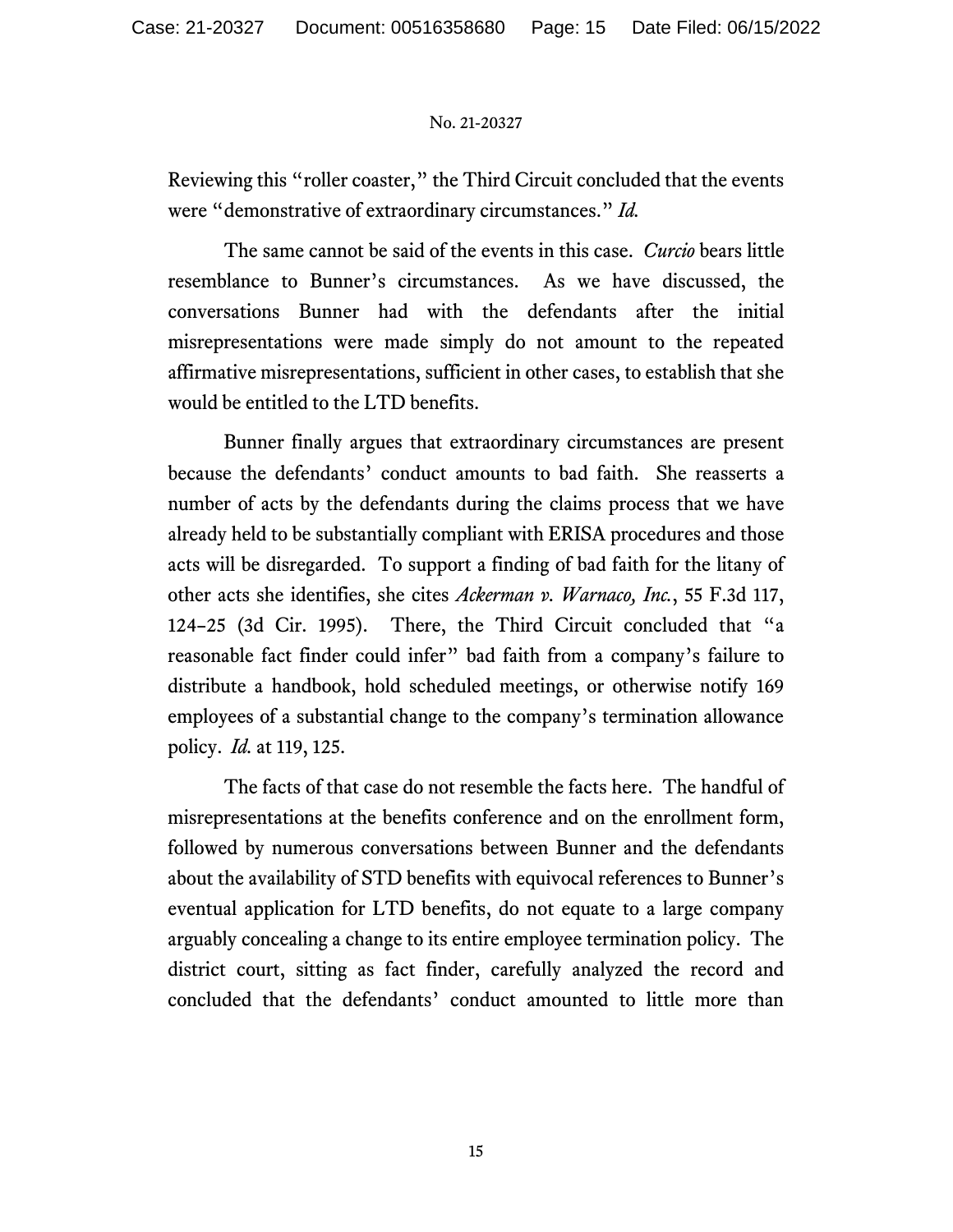"mistakes or oversights" and aggressive litigation of the action. We locate no reversible clear error in this finding.

## *D. Injunctive relief*

Bunner argues that that the district court erred by granting summary judgment to the defendants on Bunner's Section 502(a)(3) request for an injunction requiring the production of recordings of all calls Dearborn had with other claimants. She raised this argument at the district court in a single footnote.

Section 1132(a)(3) allows suit "by a participant, beneficiary, or fiduciary (A) to enjoin any act or practice which violates any provision of this subchapter or the terms of the plan, or (B) to obtain other appropriate equitable relief (i) to redress such violations or (ii) to enforce any provisions of this subchapter or the terms of the plan." 29 U.S.C. § 1132(a)(3).

The magistrate judge rejected Bunner's request to compel production of records, finding that all relevant documents were in the record and that no injunction was needed to ensure a full and fair review. We cannot say that these determinations were error.

## *E. Discovery decision*

Finally, Bunner argues that the district court erred by not permitting Bunner to conduct further discovery into the completeness of the record, the defendants' bad faith in following ERISA procedures, and whether other claimants in similar circumstances were treated differently than she was. We review a district court's discovery decisions for abuse of discretion. *See Green*, 754 F.3d at 329. "A district court abuses its broad discretion when its decision is based on an erroneous view of the law, but we will only vacate a court's judgment if it affected the substantial rights of the appellant." *Id.*